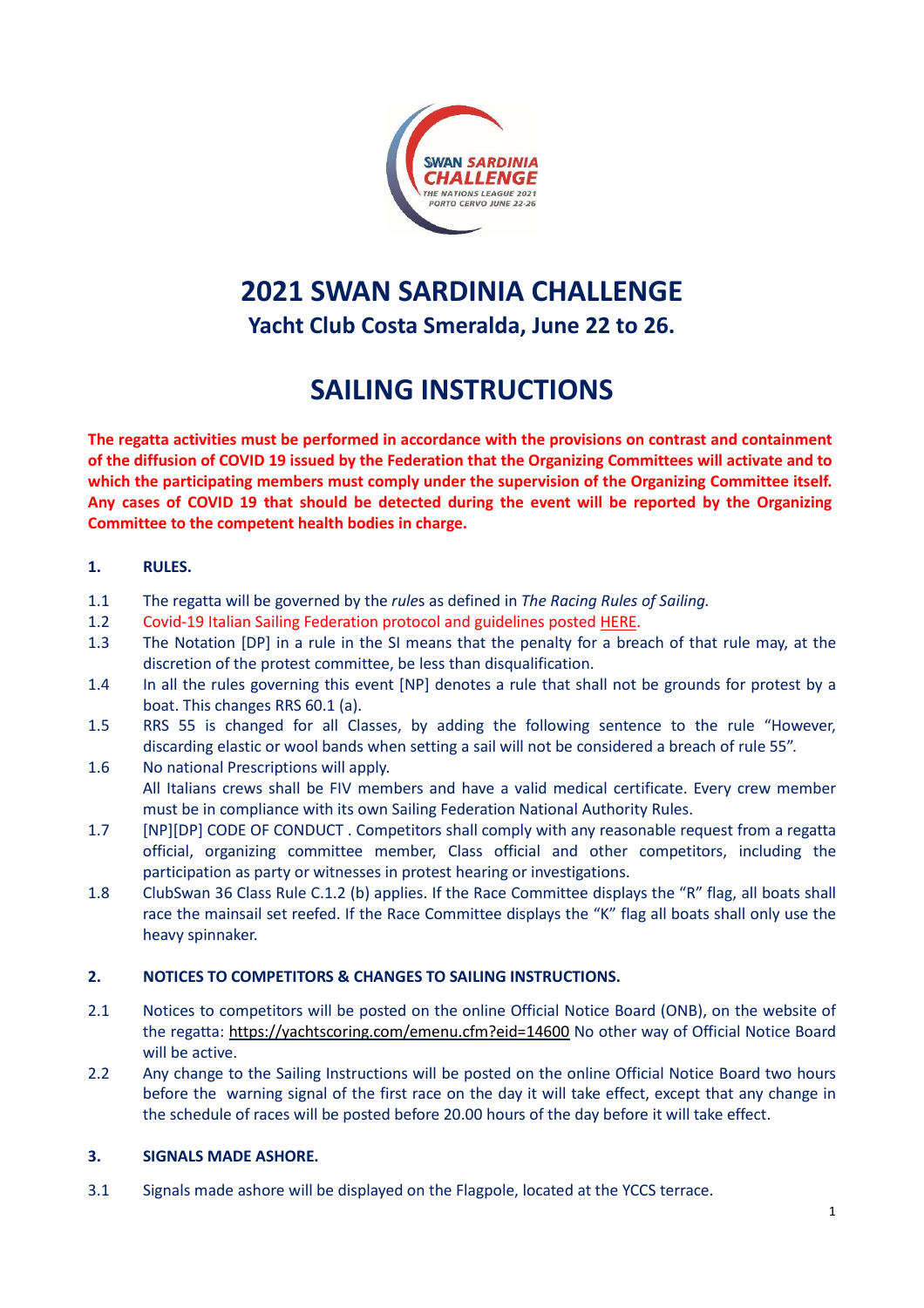- 3.2 (a) When code flag "AP" is displayed ashore, '1 minute' is replaced with 'not less than 45 minutes'. (This changes RRS AP Race Signals)
- 3.3 When code flag "AP" over "H" is displayed, no boat is authorized to leave the harbour.

#### **4. SCHEDULE OF RACES.**

4.1 The intended program and schedule of races will be as follow, but the Race Committee reserves the right to change the schedule at its discretion, taking into account weather conditions or all other factors which may impact the fairness of the racing.

| <b>Monday 21/06/21</b>                                 |             |
|--------------------------------------------------------|-------------|
| Registrations                                          | 14.00-18.00 |
| <b>Measurements</b>                                    | 09.00-18.00 |
| <b>Tuesday 22/06/21</b>                                |             |
| <b>Measurements</b>                                    | 09.00-18.00 |
| <b>Practice Race</b>                                   | 14:00       |
| Skippers briefing*                                     | 18.30       |
| Opening Cocktail*                                      | 19.00       |
| Wednesday 23/06/21                                     |             |
| Racing & daily prize giving*                           | 12.00       |
| <b>Thursday 24/06/21</b>                               |             |
| Racing & daily prize giving*                           | 12.00       |
| <b>Friday 25/06/21</b>                                 |             |
| Racing & daily prize giving*                           | 12.00       |
| <b>Saturday 26/06/21</b>                               |             |
| Racing                                                 | 12.00       |
| Prize-giving ceremony*                                 | 17:00       |
| * Unitations on number of noncons attending might be a |             |

limitations on number of persons attending might be applied, due to Covid 19 protocols that might be ruling at the time of the event.

- 4.2 A maximum of 11 races are scheduled of which at least 1 has to be completed by each class for the event to be valid.
- 4.3 No more than 3 races per day will be sailed.
- 4.4 The Race Committee will inform via VHF 72 its intention to start another race. Omission or failure in the emission or reception of that communication shall not be grounds for a request for redress. (This changes RRS 62.1a).
- 4.5 On the last scheduled day of the event no warning signal will be displayed after 15:30.

#### **5. RACING AREAS, VHF CHANNELS**

- 5.1 Races will be sailed in the waters in front of Marina di Porto Cervo.
- 5.2 The VHF Channel will be: channel 72.

#### **6. CLASS FLAGS**

| <b>Class Flags:</b> |                            |
|---------------------|----------------------------|
| <b>CS 50</b>        | White flag with Class logo |
| CS 42               | Blue flag with Class logo  |

CS 36 Grey flag with Class logo S 45 Red Flag with Class logo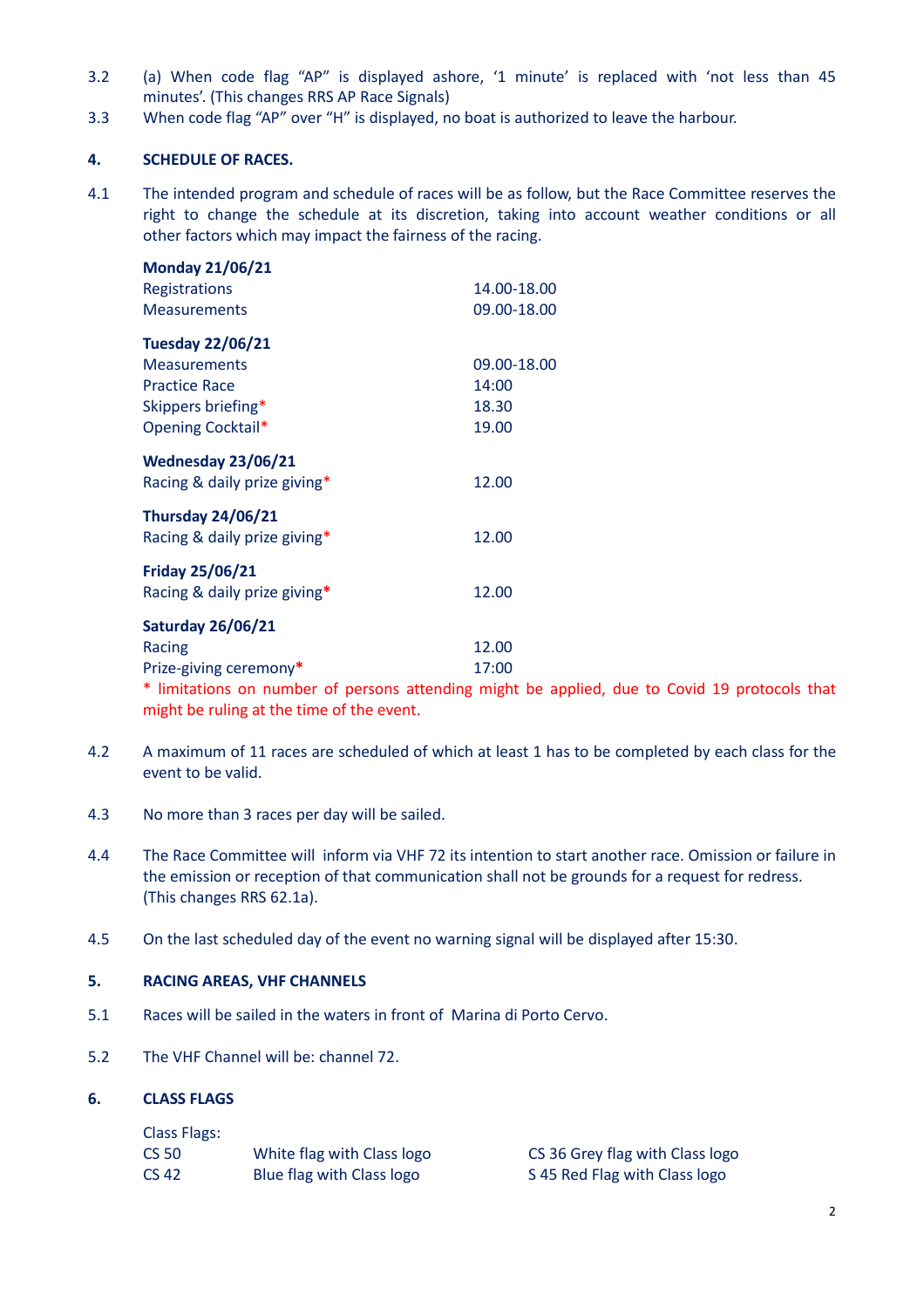#### **7. COURSES & SHORTENED COURSES.**

- 7.1 The Appendix 1 shows the courses, including the order in which the marks are to be passed or rounded, and the side on which each mark is to be left. Bearing and Distance to Mark 1 or 2 will be announced on a board on the race committee vessel and informed by VHF.
- 7.2 SHORTENED COURSES: Races may be shortened at any mark, provided that a shortened race has a minimum of 3 legs. (2 windward and 1 leeward).

#### **8. MARKS.**

Marks will be as follow:

- \* The starting marks will be Race Committee vessel and pin end boat.
- \* Course marks 1 and 1A will be red cylindrical
- \*Course marks GS/GP will be red cylindrical
- \* Course marks 2 and 2A will be green cylindrical
- \* WI marks will be white cylindrical
- \* Change of course mark will be cylindrical yellow mark
- \* The finishing marks will be a Race Committee boat and a green mark.
- \* The Race Committee vessel showing a change of course according SI 10.2

#### **9. THE START**

- 9.1 Races will be started using RRS 26. The starting line will be the line between a staff displaying an Orange flag on the Race Committee boat and the starting mark or pin end boat as described in SI 8.
- 9.2 A boat starting later than 4 minutes after her starting signal will be scored DNS without a hearing. This changes RRS A4 and A5.
- 9.3 In addition to RRS 29.1 & 29.2 individual and general recalls may be communicated by radio VHF. In such case, bow numbers, sail numbers or boat names may be called out for their identification. Delay in the radio communication of these calls, or the order in which they are made, or any omission or failure in the emission or reception of these, shall not be grounds for a request for redress. [This changes RRS 62.1(a)]. This rule does not reduce, modify or exonerate each boat's responsibility to start in accordance with the RRS.
- 9.4 [DP] Boats, whose warning signal has not been made, shall avoid the starting area, which is defined as the rectangle covering an area of 100 meters to windward and to leeward of the starting line, and 100 meters outwards of each end of the line.
- 9.5 The Race Committee boat on the starting line may maintain their position by using the engine.

#### **10. CHANGING OF POSITION OF THE NEXT MARK & CHANGING THE LENGTH OF THE NEXT LEG.**

10.1 To change the next leg of the course, the race committee a) will lay a new mark, b) move the leeward gate or c) move the finishing line. In case of a new mark has been laid, the original one will be removed as soon as practicable. When in a subsequent change a new mark is replaced, this one will be replaced by an original mark. In case the finishing line is moved, the RC boat could be a RIB, displaying a blue flag.

Any change to the position of the windward mark (1 or 2), the Offset mark (1A or 2A) will be relocated. **WI mark will not be re-located.**

Any change to the position of the gate or the finish line will be signalled at mark 1/2 or 1A/2A. That change is in effect from the last windward mark to the gate or the finish. This does not change the obligation to leave mark WI to port.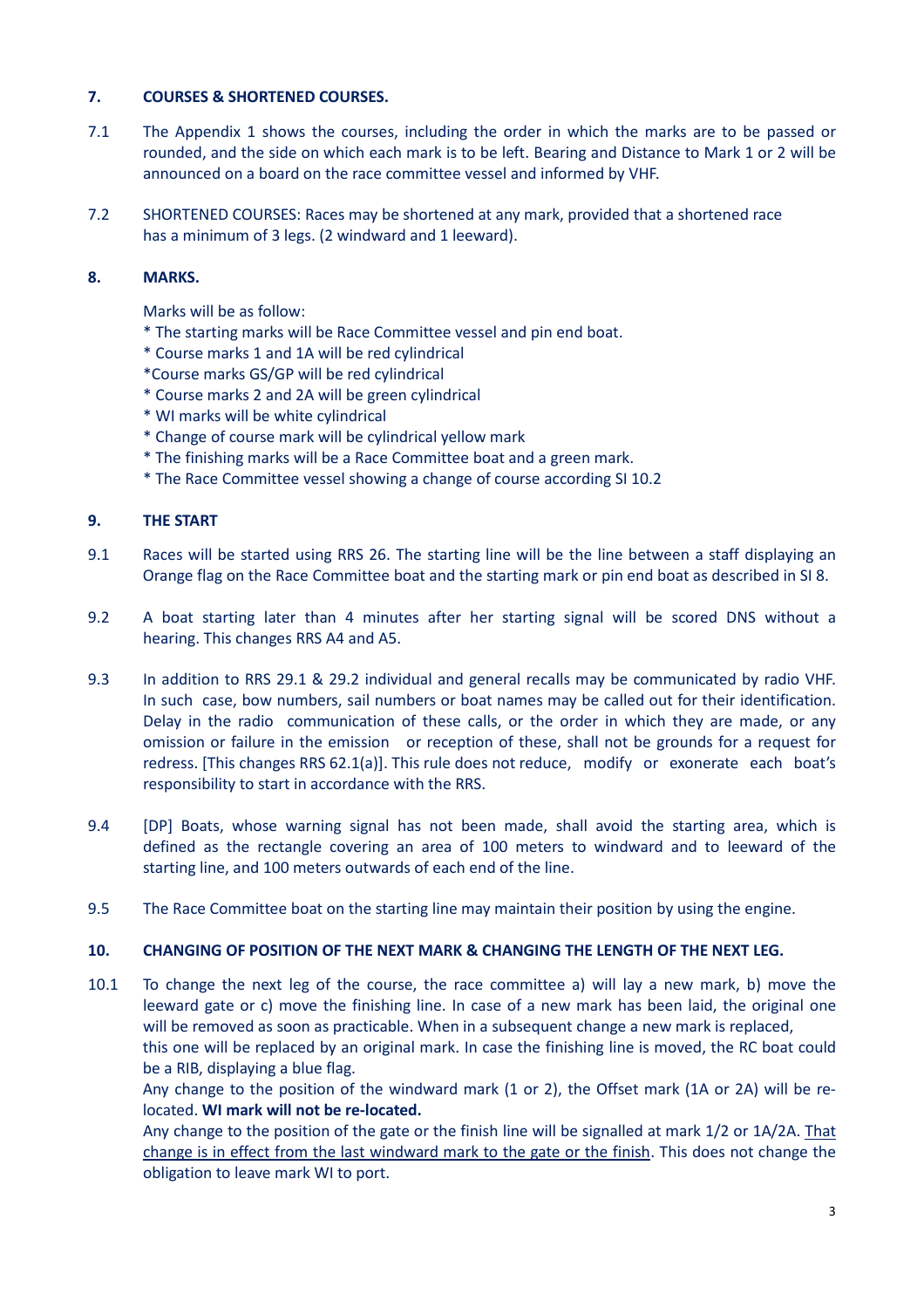If the Race Committee decides to change the position of the leeward marks (gate GS/GP), the original gate marks will be re-located. If the Leeward mark is to be only one mark, this mark shall be left to port; this mark is not considered a gate and RRS 18.4 will apply.

10.2 Except at a gate, boats shall pass between the race committee boat signalling the change of the next leg and the nearby mark, leaving the mark to port and the race committee boat to starboard.

#### **11. THE FINISH.**

- 11.1 The finishing line will be the line between a staff displaying a Blue flag on board a Race Committee boat and the finishing mark as described in SI 8.
- 11.2 In the case of unfavourable conditions the Race Committee boat at the finishing line can maintain her position by using the engine.

#### **12. PENALTY SYSTEM.**

- 12.1 The RRS 44.1 is changed so that the 2-turns penalty is replaced by the 1-turn penalty.
- 12.2 Penalties for breaches of a rule other than a rule of Parts 1 or 2 of the RRS may be less than disqualification at the discretion of the Protest Committee.

#### **13. TIME LIMITS AND TARGET TIMES.**

13.1 Time limits and target time are as follows:

| <b>Target Time</b> | <b>Time Limit</b> | <b>Time Limit for Mark 1</b> |
|--------------------|-------------------|------------------------------|
| $50^{\circ}$       | $.90^{\circ}$     | $20^{\circ}$                 |

If no boat has passed Mark 1 within the Mark 1 time limit the race will be abandoned. Failure to meet the target time will not be grounds for redress. This change RRS 60.1(b).

13.2 The boats not finishing within 15' from the finish of the first boat, will be scored Did Not Finish without a hearing. This change RRS 35, A4 and A5.

#### **14. SPARE**

#### **15. PROTESTS AND REQUESTS FOR REDRESS.**

- 15.1 Notices of protests by the race committee, technical committee or protest committee will be posted to inform boats under RRS 61.1(b).
- 15.3 For the purpose of RRS 64.3 (b) the authority is the chief measurer of the event, appointed by the organizing authority.
- 15.4 The Protest Committee shall be appointed by the Organizing Authority. When RRS N1.4.b applies, the time limit mentioned in the rule will be 30 minutes after the requesting party was informed of the decision.
- 15.5 For Club Swan 50 class and ClubSwan 36 Class, SI Appendix "UF" applies.

#### **16. SCORING.**

16.1 Event scoring system will be the Low Point Scoring System, as described in Appendix A4 of the RRS.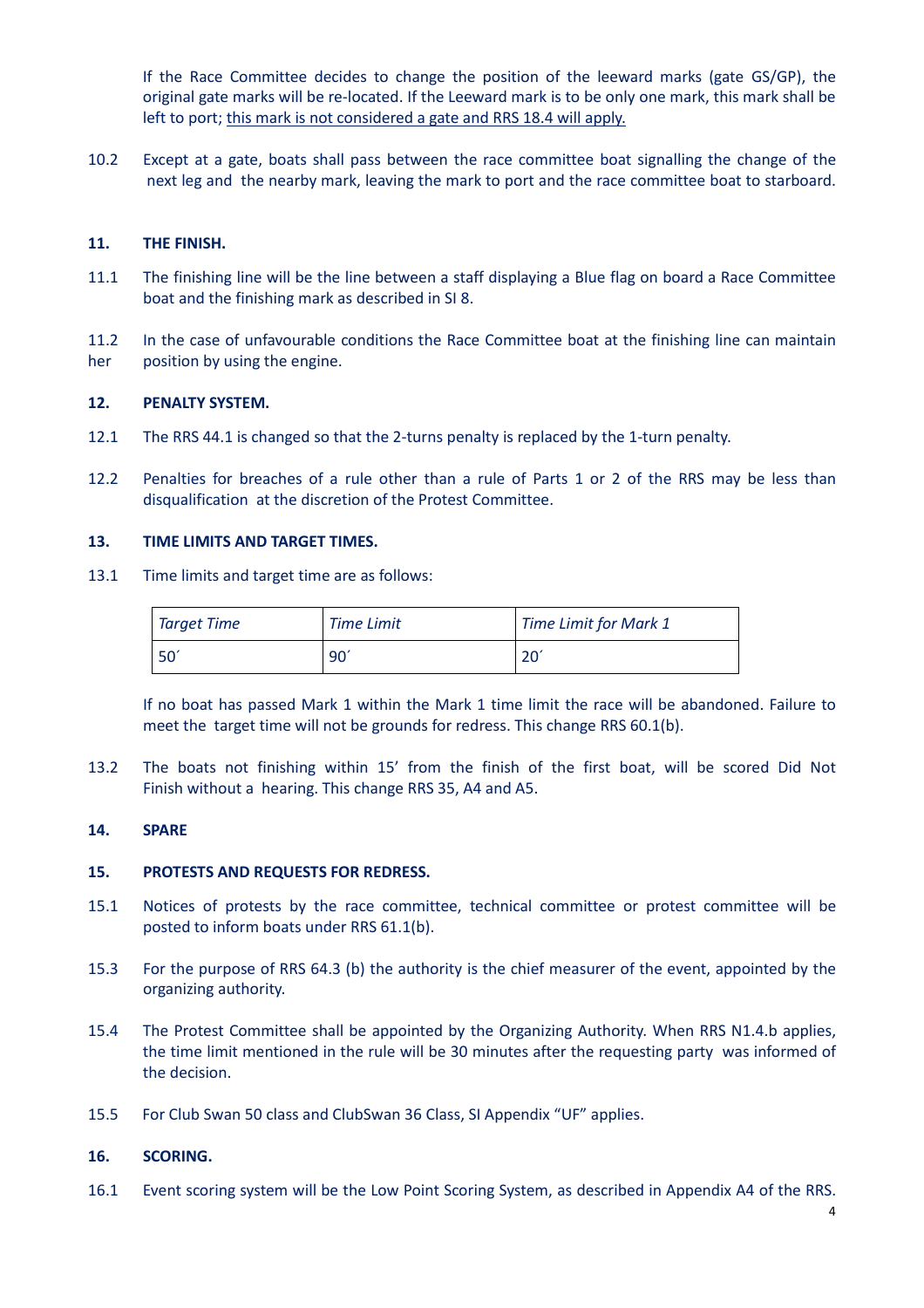The total score of each boat will be the overall sum of all sailed races – there will be no discard.

#### **17. SAFETY REGULATIONS. [NP][DP]**

- 17.1 Boats must be equipped with a VHF radio transceiver of at least 25 watts of power. The following channels, as a minimum requirement, are mandatory: 9, 16, and the regatta assigned channels.
- 17.2 Boats not leaving the harbour for the races of the day (DNC) shall inform the Race Office as soon as possible.
- 17.3 Boats not starting or retiring from a race (DNS DNF) shall inform the Race Office or the Race Committee as soon as possible. All boats shall return only to their allocated moorings.
- 17.4 Boats arriving for any reason at a point ashore other than the ones or that cannot reach the harbour on their own are requested to report immediately to: Race Officer - phone +34 630 921 251 or by VHF 72.

#### **18. REPLACEMENT OF CREW OR EQUIPMENT. [NP][DP]**

- 18.1 Changes to crew list shall be made to the Race Committee through the Class Manager, indicating the name and I.D. or Passport number of the substitute crew member and shall be lodged at the Race Office earlier than 120 mins. From the warning signal of the day it refers to. Only substitutions approved by the Race Committee will be accepted. Substitutes shall be subject to weight control.
- 18.2 Substitution of damaged or lost equipment will not be allowed unless approved by the Technical Committee. Requests for substitution shall be made to the committee at the first reasonable opportunity.

#### **19 EQUIPMENT AND MEASUREMENT CHECKS [NP][DP]**

19.1 A boat or equipment may be inspected at any time for compliance with the class rules and sailing instructions. On the water, a boat can be instructed by a race committee or the technical committee to proceed immediately to a designated area for inspection.

#### **20 EVENT ADVERTISING [NP][DP]**

Boats shall display event advertising/branding supplied by the organizing authority as per Appendix 2 of the Sailing Instructions, according to WS regulation 20.4.1 .

#### **21. OFFICIAL BOATS IDENTIFICATION.**

- 21.1 The official boats will be identified by displaying flags as follows: Race committee: boat identified by a large YCCS burgee. Umpires: white flag with "J" Technical committee: white flag with "M"
- 21.2 Vessels used by press, photograph, VIP's, etc are not under the jurisdiction of the race committee.

#### **22 SAIL NUMBER AND IDENTIFICATION [NP][DP]**

The sail number on the mainsail of a boat must correspond to the number declared on the entry form. Penalty for non-compliance will be at the discretion of the Protest Committee.

#### **23. DIVING FORBIDDEN AND HAUL-OUT RESTRICTIONS [NP][DP]**

23.1 Diving in the harbour is forbidden. Only the Harbourmaster's divers, available on VHF Channel 9 or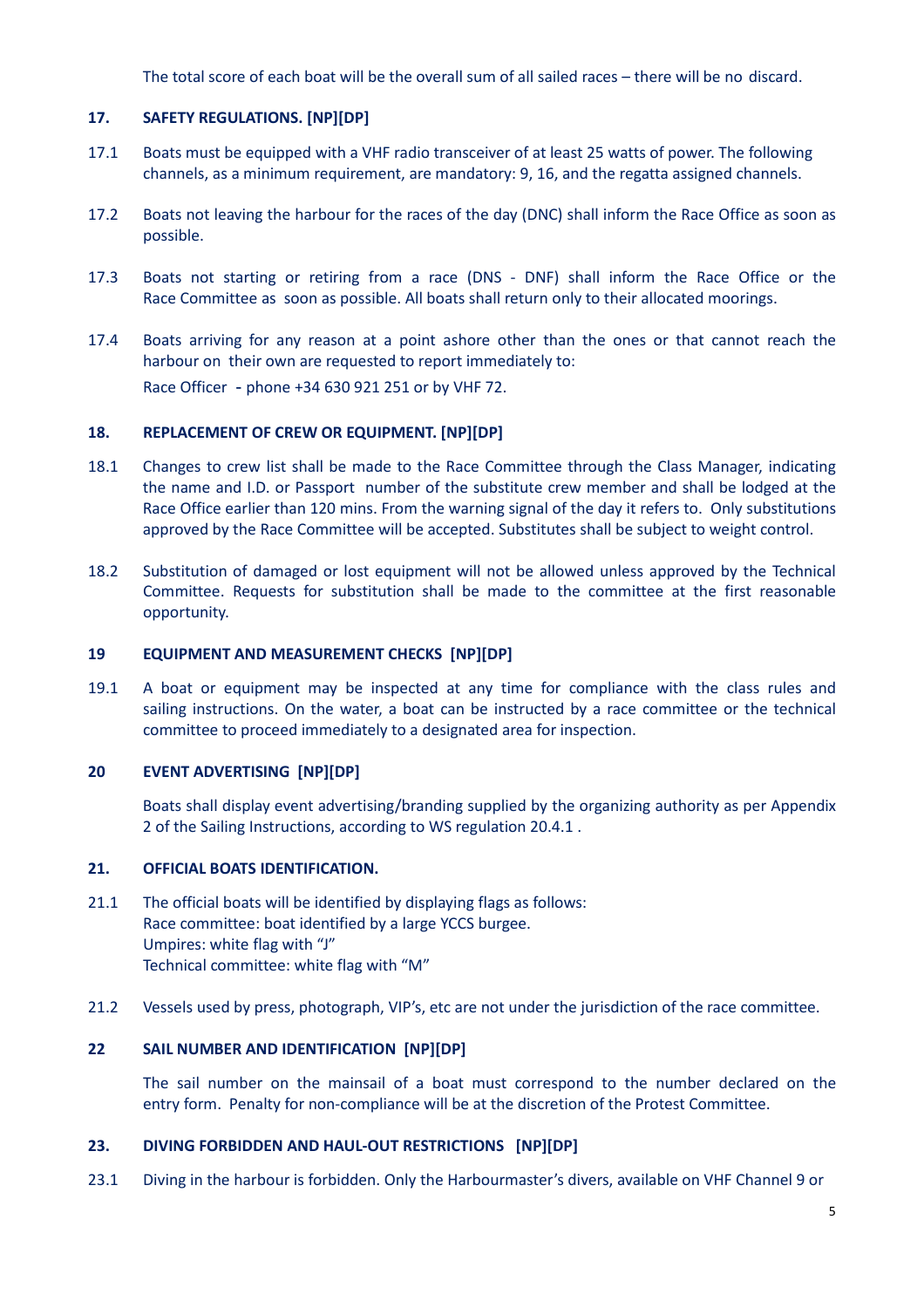by email [e.pileri@marinadiportocervo.com](mailto:e.pileri@marinadiportocervo.com) c/c [info@marinadiportocervo.com](mailto:info@marinadiportocervo.com) are authorised to dive inside the harbour.

23.2 Boats shall not be hauled out before 18.00h of the previous day of the first warning signal, except with and according to the terms of prior written authorization of the Technical Committee.

#### **24. TRASH DISPOSAL [DP]**

Boats shall not put trash in the water. Trash shall be disposed in the containers on land.

#### **25. RADIO COMMUNICATION [NP][DP]**

Except in an emergency, a boat shall neither make radio transmissions while racing nor receive radio communications not available to all boats. This restriction also applies to smartphone or tablets.

#### **26. PRIZES.**

The prize list will be posted on the online Official Notice Board (ONB).

#### **27. DISCLAIMER OF LIABILITY.**

All those taking part in the regatta do at their own risk and responsibility. See RRS 3 Decision to Race. The organizing authority and all parties involved with the organization of the event will not accept any liability for material damage or personal injury or death sustained in conjunction with or prior to, during, or after the regatta.

#### APPENDIX INDEX:

Appendix 1. Courses. Appendix 2. Advertising/Branding Appendix UF. Umpiring System Appendix 3. Ecological Representative On Board (RECO) Guidelines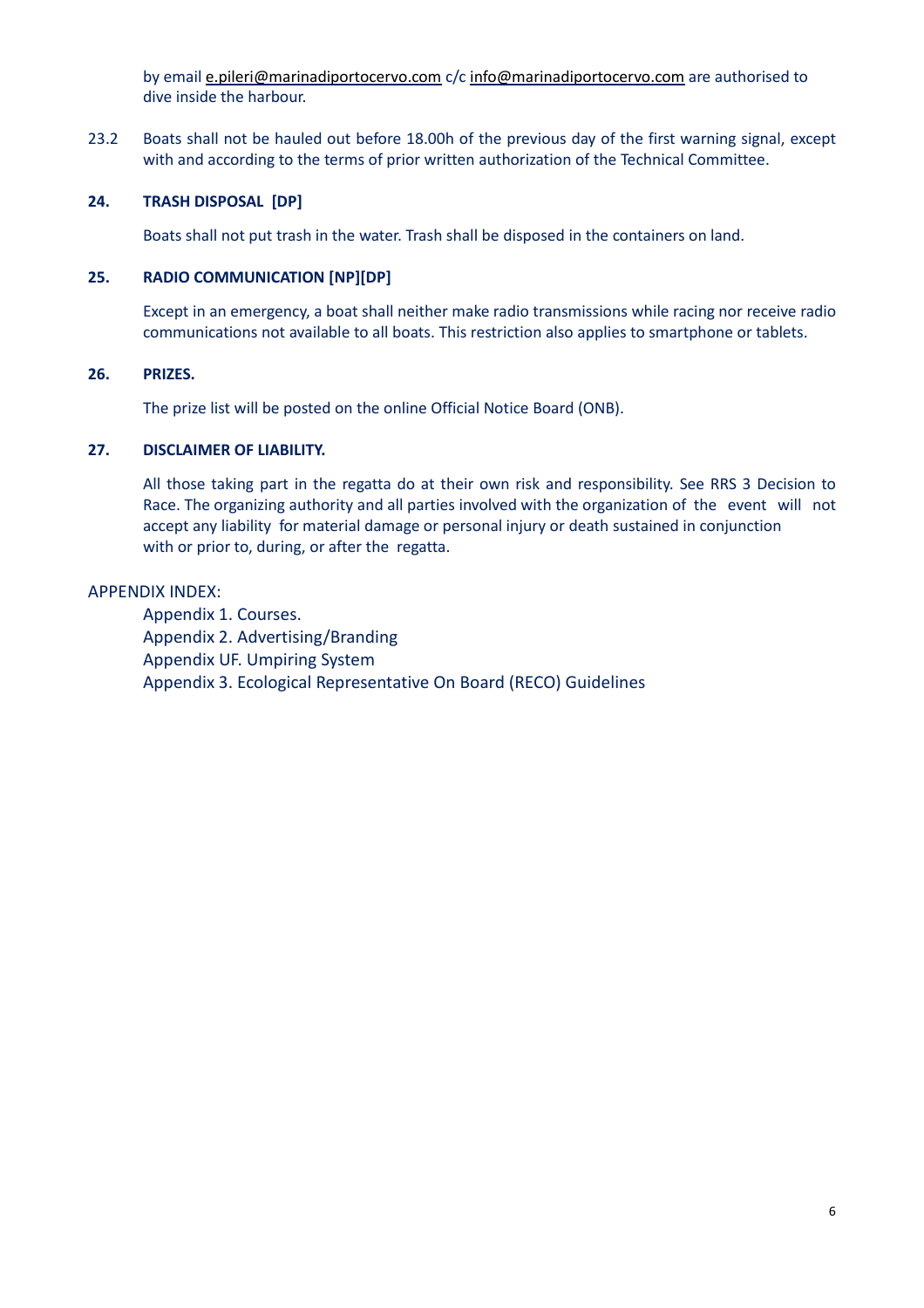# **APPENDIX 1 COURSE**

| <b>COURSE 1 (Pennant 1)</b><br>(downwind) | $STAT - Wi - 1 - 1A - Wi - GS/GP - Wi - 1 - 1A - Wi - FINISH$ |
|-------------------------------------------|---------------------------------------------------------------|
| <b>COURSE 2 (Pennant 2)</b>               | START - Wi - 2 - 2A - Wi - GS/GP - Wi - 2 - 2A - Wi - FINISH  |
| (downwind)                                |                                                               |





- Except at a Gate all course marks shall be left to port. When at the gate there is only one mark shall be round to port.
- Distance between race committee and 1 or 2: see SI 7.1.
- Distance between starting line and gate: 0.2 Nm approx.
- Distance between Wi and 1 or 2: 90 m approx.
- Distance between marks 1 or 2- and 1A or 2A: 0.15 Nm approx.
- Angle between marks 1 or 2 and 1A or 2A: 100°
- Distance between gate marks: 10 boat lengths (150 Nm approx.)
- Distance between committee boat and finishing mark: 150m approx.

• The bearing to the windward mark and right side of the gate (when looking from leeward to windward) will be considered from race committee.

Note: These drawings are schematic. The distances and mark positions are not to scale.

This information is approximate. A different distance of the leg or bearing shall not be ground for a request for redress.

7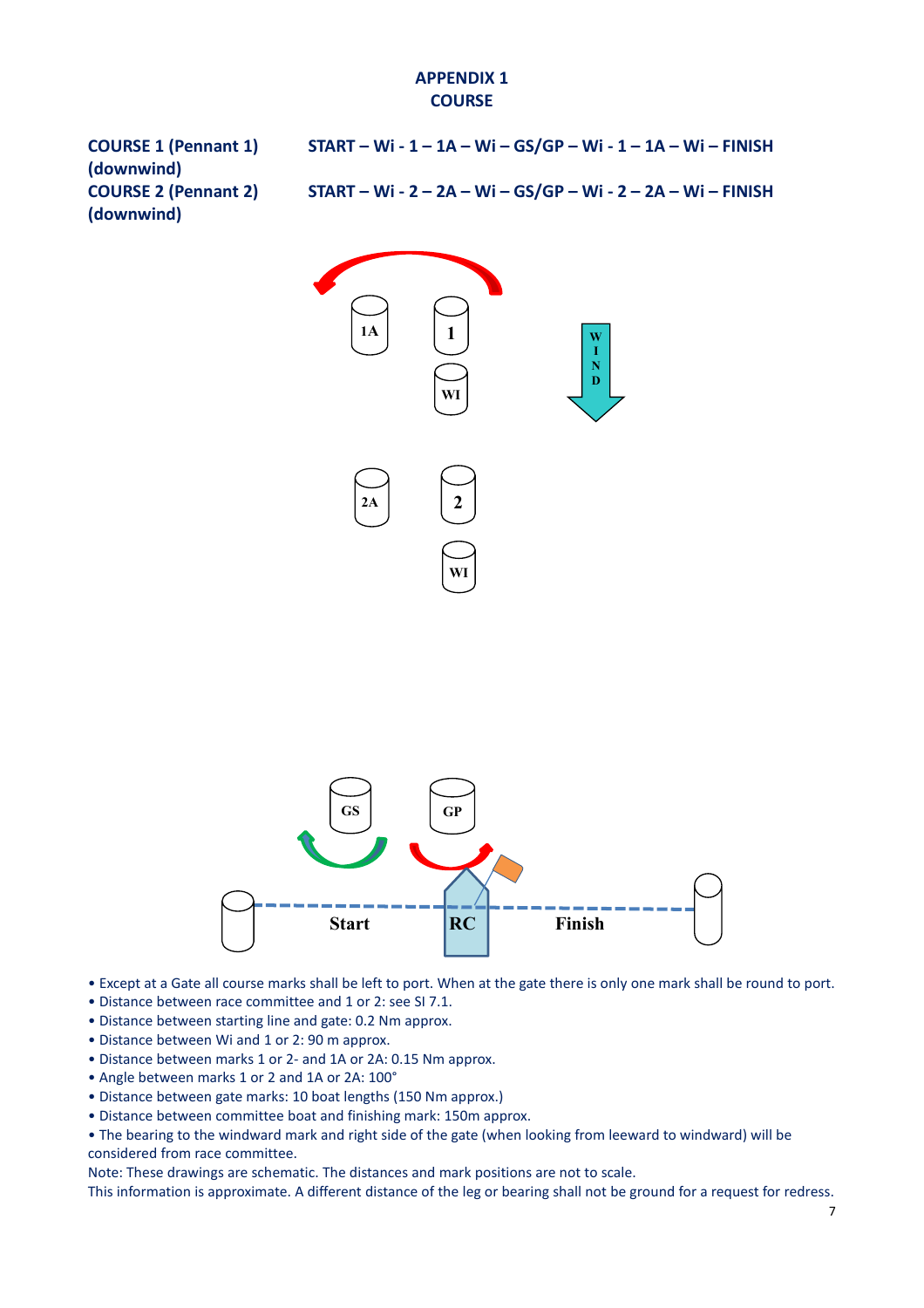# **APPENDIX 2 ADVERTISING/BRANDING**

# **GENERAL BRANDING FOR CS36, CS50, CS42, S45**



SEE BELOW THE PROPER BOOM STICKER POSITON (the back part of the sticker has to be as close to the boom end as possible on both sides)

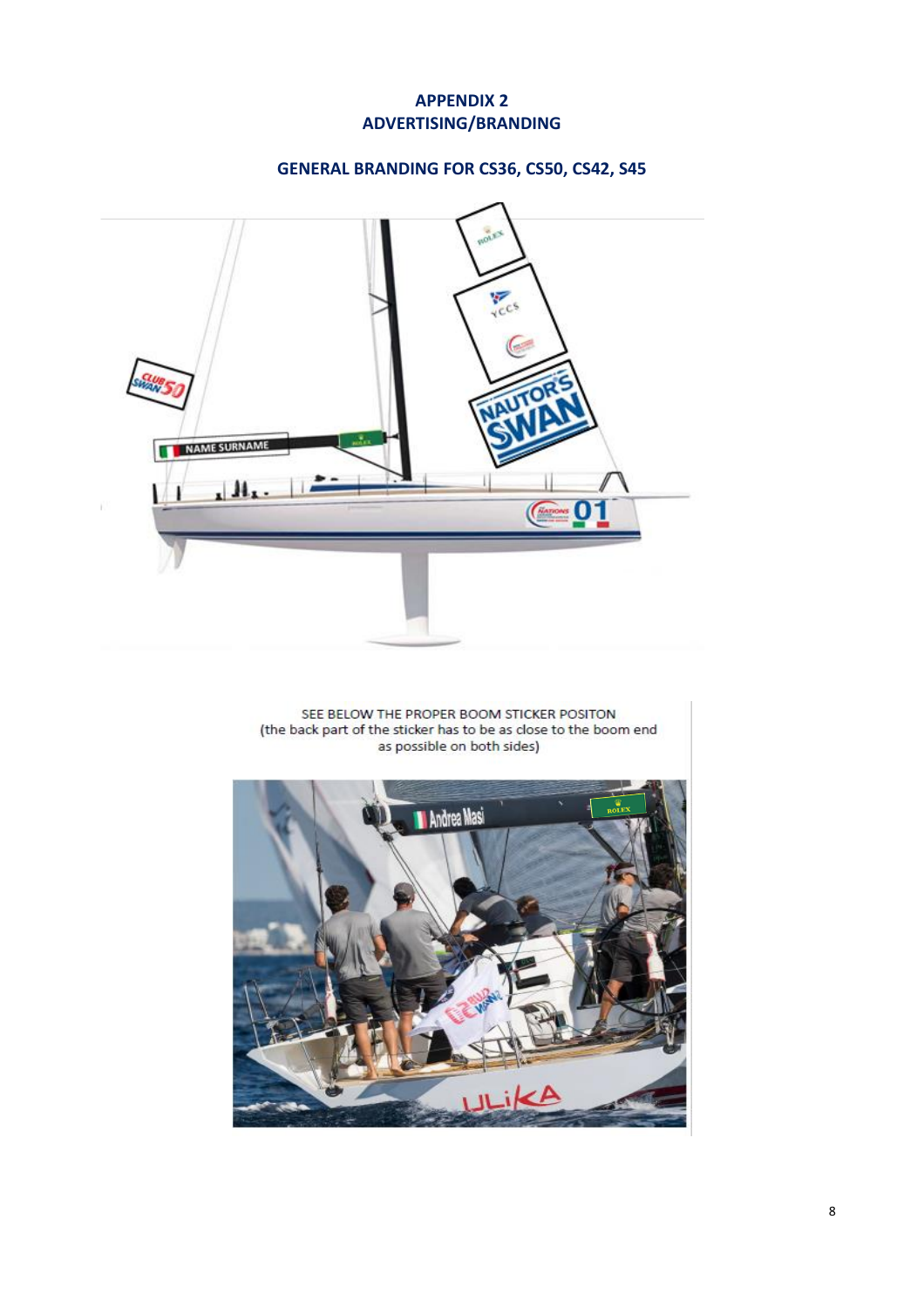# **BOW STICKERS POSITION**

BOW STICKER POSITION FOR CLUBSWAN 50/42 & SWAN 45

THE FORE PART OF THE BOW STICKER HAS TO BE ALIGNED AS FOLLOWS: 3 cm **BOW STICKER** 





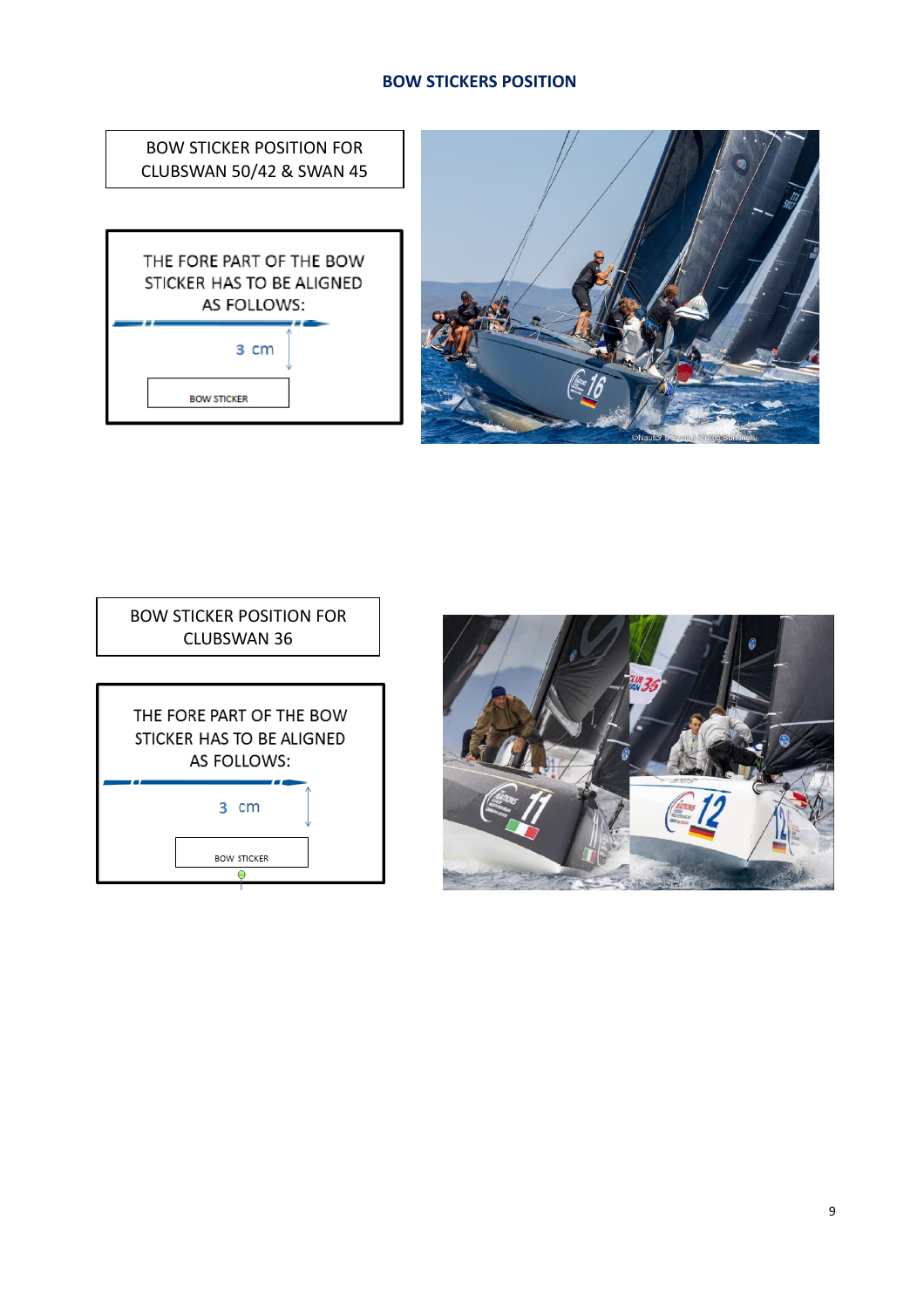#### **APPENDIX UF**

#### UMPIRED FLEET RACING

ClubSwan Edition

# **Version:** 16<sup>th</sup> May 2021

*Umpired fleet races shall be sailed under* The Racing Rules of Sailing *as changed by this appendix. Races shall be umpired. The rule changes in UF1 have been approved by World Sailing under Regulation 28.1.5(b) on the condition that only the provided options are used. This appendix applies only when it is referred to in the Notice of Race and made available for all competitors.*

#### **UF1 CHANGES TO THE DEFINITIONS, THE RULES OF PART 1 AND 2, AND RULE 70**

- **UF1.1** Add to the definition *Proper Course*: 'A boat taking a penalty or manoeuvring to take a penalty is not sailing a *proper course*.'
- **UF1.2** Add new rule 7 to Part 1:

#### **7 LAST POINT OF CERTAINTY**

- The umpires will assume that the state of a boat, or her relationship to another boat, has not changed, until they are certain that it has changed.'
- **UF1.3** Rule 14 is changed to:

#### **14 AVOIDING CONTACT**

- 14.1 If reasonably possible a boat shall
	- (a) avoid contact with another boat,
	- (b) not cause contact between boats, and
	- (c) not cause contact between a boat and an object that should be avoided.
- However, a right-of-way boat, or one sailing within the *room* or *mark-room* to which she is entitled, need not act to avoid contact until it is clear that the other boat is not *keeping clear* or giving *room* or *mark-room*.
- 14.2 When there is contact between hulls, the umpires may, without a hearing, impose a scoring penalty of 1 point on a boat that was penalized in the incident. Furthermore, the umpires may also impose a scoring penalty of 0,5 points on other boats if they consider that these boats contributed to the contact. This rule also applies to bowsprit, pushpit, pulpit, stanchions, mast, boom and shrouds.
- 14.3 When there is contact that causes damage, or the umpires decide a boat has broken rule 14 and damage resulted, they may, without a hearing, impose a scoring penalty on any boat involved in the incident. The minimum penalty to be applied in such a case is 1 point.
- **UF1.4** When rule 20 applies, the following arm signals are required in addition to the hails:
- (a) for *room* to tack, repeatedly and clearly pointing to windward; and
- (b) for 'You tack', repeatedly and clearly pointing at the other boat and waving the arm to windward.

**UF1.5** Rule 70 is deleted.

- **UF1.6** (a) The definition *Mark-Room* is changed to:
- *Mark-Room* Room for a boat to sail her proper course to round or pass the mark on the required side.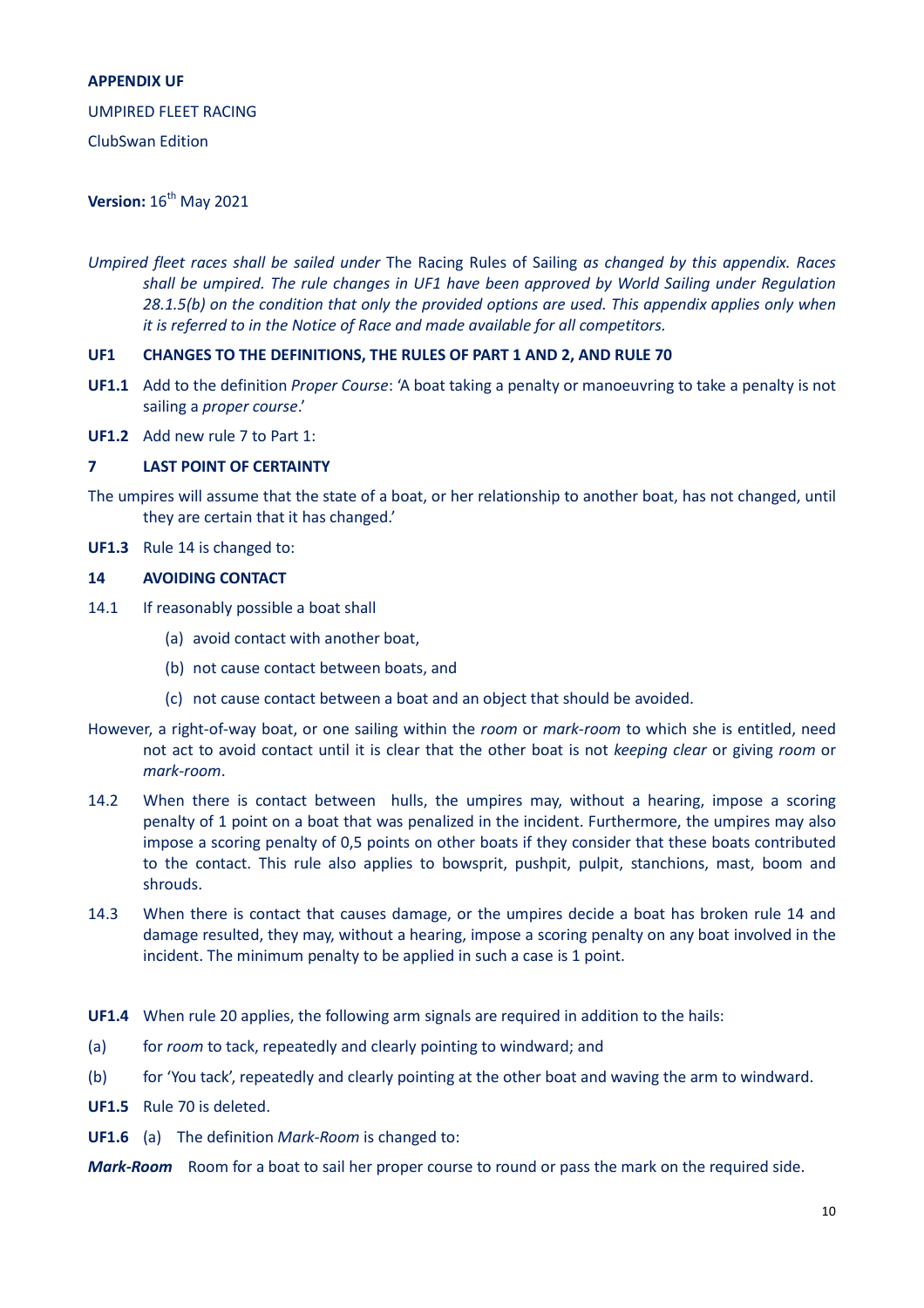However, *mark-room* for a boat does not include *room* to tack unless she is *overlapped* inside and to *windward* of the boat required to give *mark-room* and she would be *fetching* the *mark* after her tack.

#### **UF2 CHANGES TO OTHER RULES**

**UF2.1** Rule 28.2 is changed to:

#### **28 SAILING THE COURSE**

28.2. A boat may correct any errors in *sailing the course*, provided she has not rounded the next mark or crossed the finishing line to *finish*.

OR

**UF2.2** Rule 31 is changed to:

#### **31 TOUCHING A MARK**

While *racing*, neither the crew nor any part of a boat's hull shall touch a starting *mark* before *starting*, a *mark* that begins, bounds or ends the leg of the course on which she is sailing, or a finishing *mark* after *finishing*. In addition, while *racing*, a boat shall not touch a race committee vessel that is also a *mark*. This rule also applies to bowsprit, pushpit, pulpit, stanchions, boom and crew.

#### **UF3 ON WATER PROTESTS AND PENALTIES**

- **UF3.1** In this appendix, 'a penalty' will mean the following:
- A One-Turn Penalty taken in accordance with rule 44.2.
- **UF3.2** The first sentence of rule 44.1 is changed to: 'A boat may take a penalty when, in an incident while *racing*, she may have broken one or more of the *rules* of Part 2 (except rule 14 when she has caused damage or injury), rule 31 or rule 42. However, when she may have broken a rule of Part 2 and rule 31 in the same incident, she need not take the penalty for breaking rule 31'

#### **UF3.3 On the Water Protests by Boats and Penalties**

- (a) While racing, a boat may protest another boat under a rule of Part 2 (except rule 14) or under rule 31 or rule 42; however, a boat may only protest under a rule of Part 2 for an incident in which she was involved. To do so she shall hail 'Protest' and conspicuously display a Y flag at the first reasonable opportunity for each. She shall remove the flag before, or at the first reasonable opportunity after a boat involved in the incident has taken a penalty voluntarily or after an umpire's decision.
- (b) A boat that protests as provided in rule UF3.3(a) is not entitled to a hearing, unless an umpire signals in accordance with UF3.5(d). Instead, a boat involved in the incident may acknowledge breaking a rule by voluntarily taking a penalty. An umpire may penalize any boat that broke a rule and was not exonerated, unless the boat took a penalty voluntarily.

## **UF3.4 Penalties and Protests Initiated by an Umpire**

- (a) When a boat
- (1) breaks rule 31 and does not take a penalty,
- (2) breaks rule 42,
- (3) gains an advantage despite taking a penalty,
- (4) commits a breach of sportsmanship, or
- (5) fails to comply with rule UF3.6 or to take a penalty when required to do so by an umpire,
- (6) fails to comply with rule UF2.1 (rule 28.2) an umpire shall disqualify her under rule UF3.5(c),

an umpire may penalize her without a protest by another boat. The umpire may impose a penalty or more, each signalled in accordance with rule UF3.5(b), or disqualify her under rule UF3.5(c), or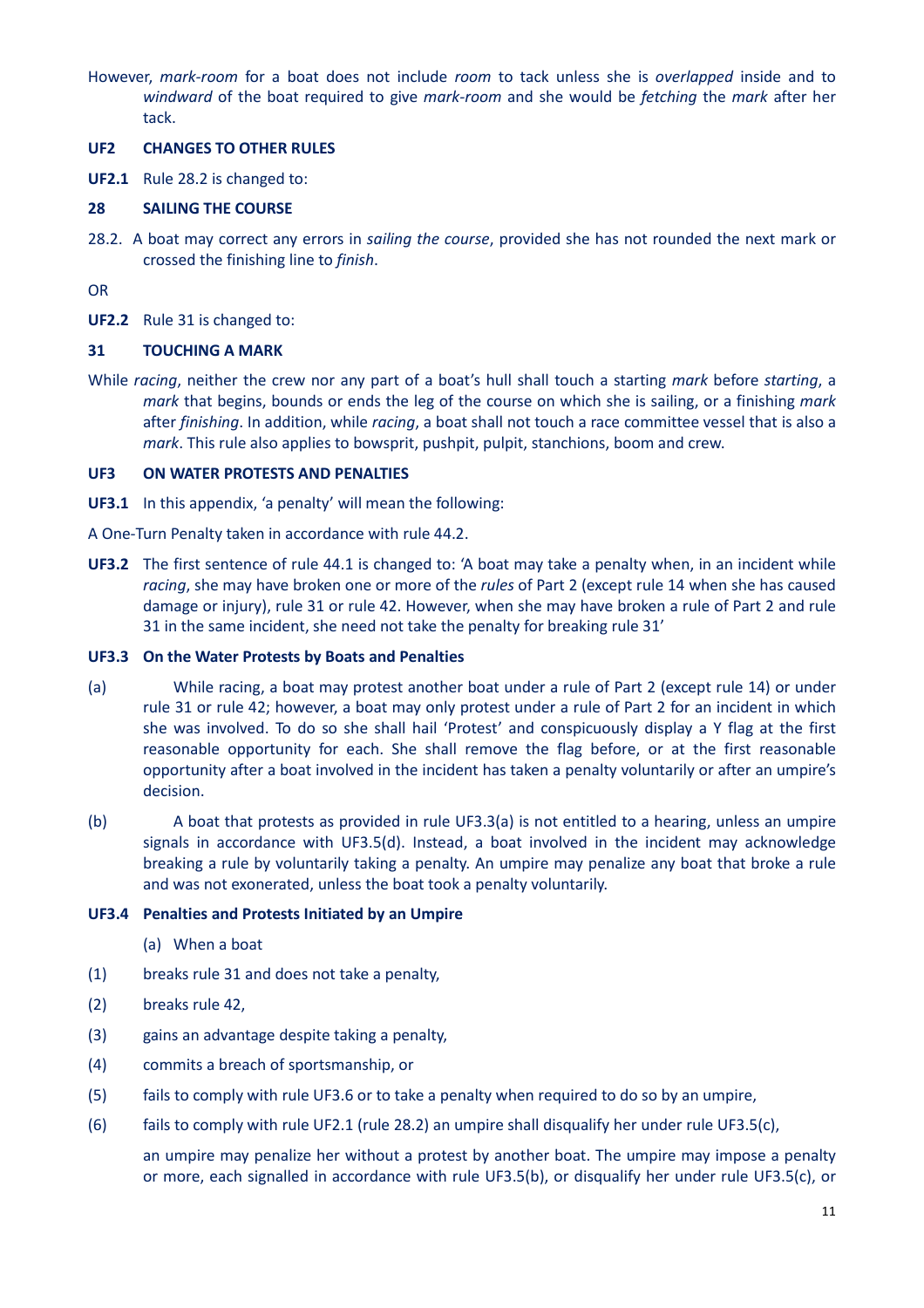report the incident to the protest committee for further action. If a boat is penalized under rule UF3.4(a)(5) for not taking a penalty or taking a penalty incorrectly, the original penalty is cancelled,

(b) An umpire who decides, based on his own observation or a report received from any source, that a boat may have broken a rule, other than rule UF3.6 or rule 28 or a rule listed in rule UF3.3(a), may inform the protest committee for its action under rule 60.3. However, he will not inform the protest committee of an alleged breach of rule 14 unless there is damage or injury.

#### **UF3.5 Umpire Signals**

An umpire will signal a decision as follows:

- (a) A green and white flag with one long sound means 'No penalty.'
- (b) A red flag with one long sound means 'a penalty is imposed or remains outstanding.' The umpire will hail or signal to identify each such boat.
- (c) A black flag with one long sound means 'A boat is disqualified.' The umpire will hail or signal to identify the boat disqualified.
- (d) A Blue flag with one long sound means 'The umpires do not have the facts required to make a decision.'

#### **UF3.6 Imposed Penalties**

- (a) A boat penalized under rule UF3.5(b) shall take a penalty.
- (b) A boat disqualified under rule UF3.5(c) shall promptly leave the course area.

#### **UF4 RACE COMMITTEE ACTIONS**

**UF4.1** At the finishing line, the race committee will inform the competitors about each boat's finishing place or scoring abbreviation. After this has been done, the race committee will promptly display flag B with one sound. Flag B will be displayed for at least two minutes and then removed with one sound. If the race committee changes the scoring information provided at the finishing line while flag B is displayed, it will display flag L with one sound. Flag B will continue to be displayed for at least two minutes after any changes are made.

#### **UF5 PROTESTS; REQUESTS FOR REDRESS OR REOPENING; APPEALS; OTHER PROCEEDINGS**

- **UF5.1** No proceedings of any kind may be taken in relation to any action or non-action by an umpire.
- **UF5.2** A boat is only entitled to a hearing when the umpires have signalled in accordance with UF3.5(d) or under UF5.3.
- **UF5.3** A boat intending to
- (a) protest another boat under a rule other than rule UF3.6 or rule 28, or a rule listed in rule UF3.3(a),
- (b) protest another boat under rule 14 if there was contact that caused damage or injury, or
- (c) request redress

shall inform the race committee in the following way:

hail or contact the race committee by radio before or during the display of flag B.

- **UF5.4** The time limit defined in rule UF5.3 also applies to protests under rule UF5.9, UF5.10 and UF5.11 when such protests are permitted. The protest committee shall extend the time limit if there is good reason to do so.
- **UF5.5** The race committee will promptly inform the protest committee about any protests or requests for redress made under rule UF5.3.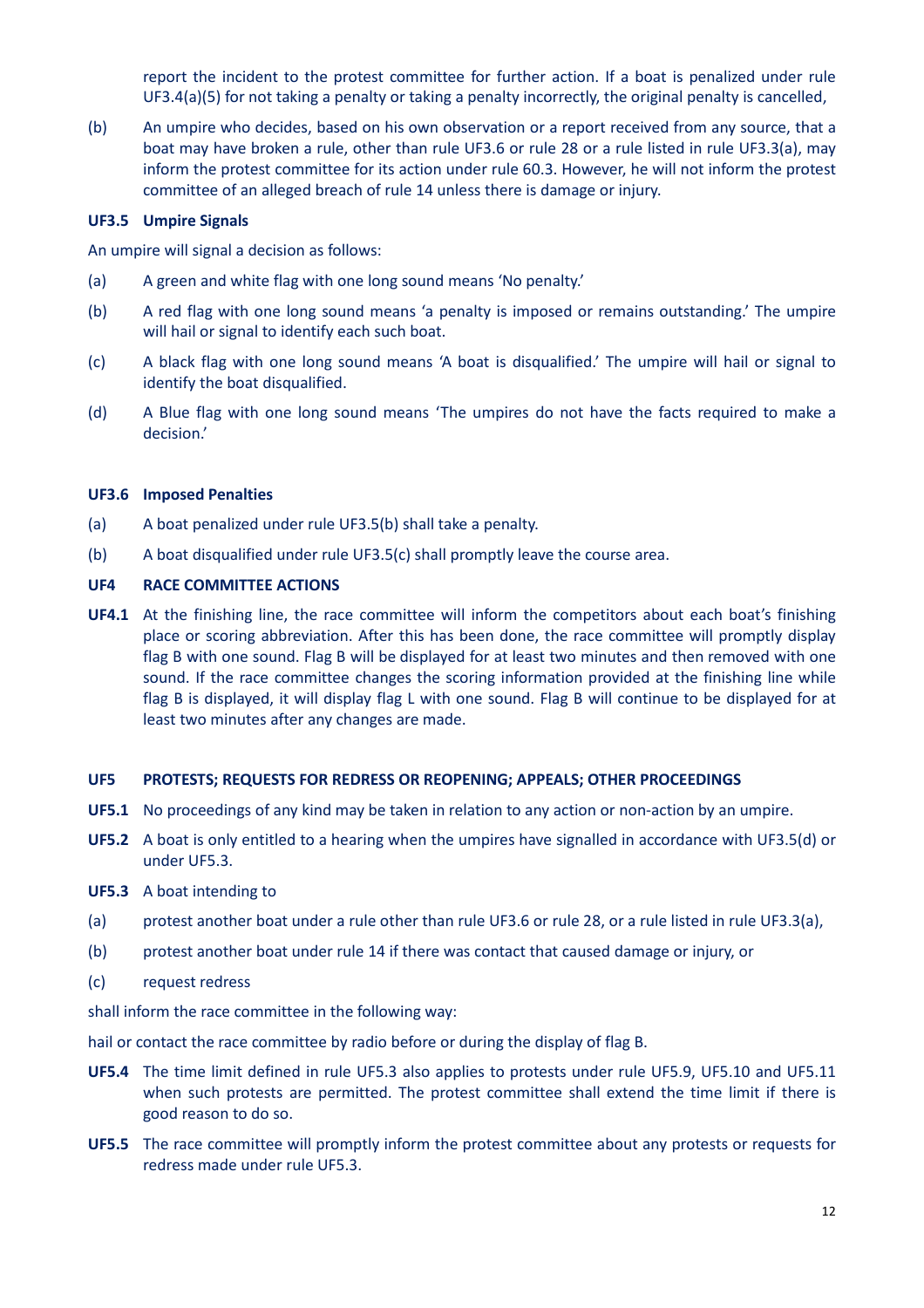#### **UF5.6** The third sentence of rule 61.1(a) and all of rule 61.1(a)(2) are deleted.

Rule 62.1(a) is deleted.

**UF5.7** The first three sentences of rule 64.2 are changed to: 'When the protest committee decides that a boat that is a *party* to a protest hearing has broken a rule, it may impose penalties other than disqualification, and may make any other scoring arrangement it decides is equitable. If a boat has broken a *rule* when not *racing*, the protest committee shall decide whether to apply any penalty to the race sailed nearest in time to that of the incident or make some other arrangement.'

**UF5.8** Hearings

Except for a hearing under rule 69.2

- (a) Protests and requests for redress need not be in writing.
- (b) The protest committee may inform the protestee and schedule the hearing in any way it considers appropriate and may communicate this orally.
- (c) The protest committee may take evidence and conduct the hearing in any way it considers appropriate and may communicate its decision orally.
- (d) If the protest committee decides that a breach of a rule has had no effect on the outcome of the race, it may impose a scoring penalty of points or fraction of points or make any other arrangement it decides is fair, which may be to impose no penalty.
- (e) If the protest committee penalizes a boat in accordance with rule UF5.7 or if a standard penalty is applied, all other boats will be informed about the change of the penalized boat's score.
- **UF5.9** The race committee will not protest a boat.
- **UF5.10** The protest committee may protest a boat under rule 60.3. However, it will not protest a boat for breaking rule UF3.6 or rule 28, a rule listed in rule UF3.3(a), or rule 14 unless there is damage or injury.
- **UF5.11** The technical committee will only protest a boat under rule 60.4 when it decides that a boat or personal equipment does not comply with the class rules, rule 50, or the rules in the equipment regulations of the event, if such exist. In such a case, the technical committee shall protest.
- **UF5.12** Rule 66.2 is changed to 'A *party* to the hearing under this appendix may not request a reopening.'